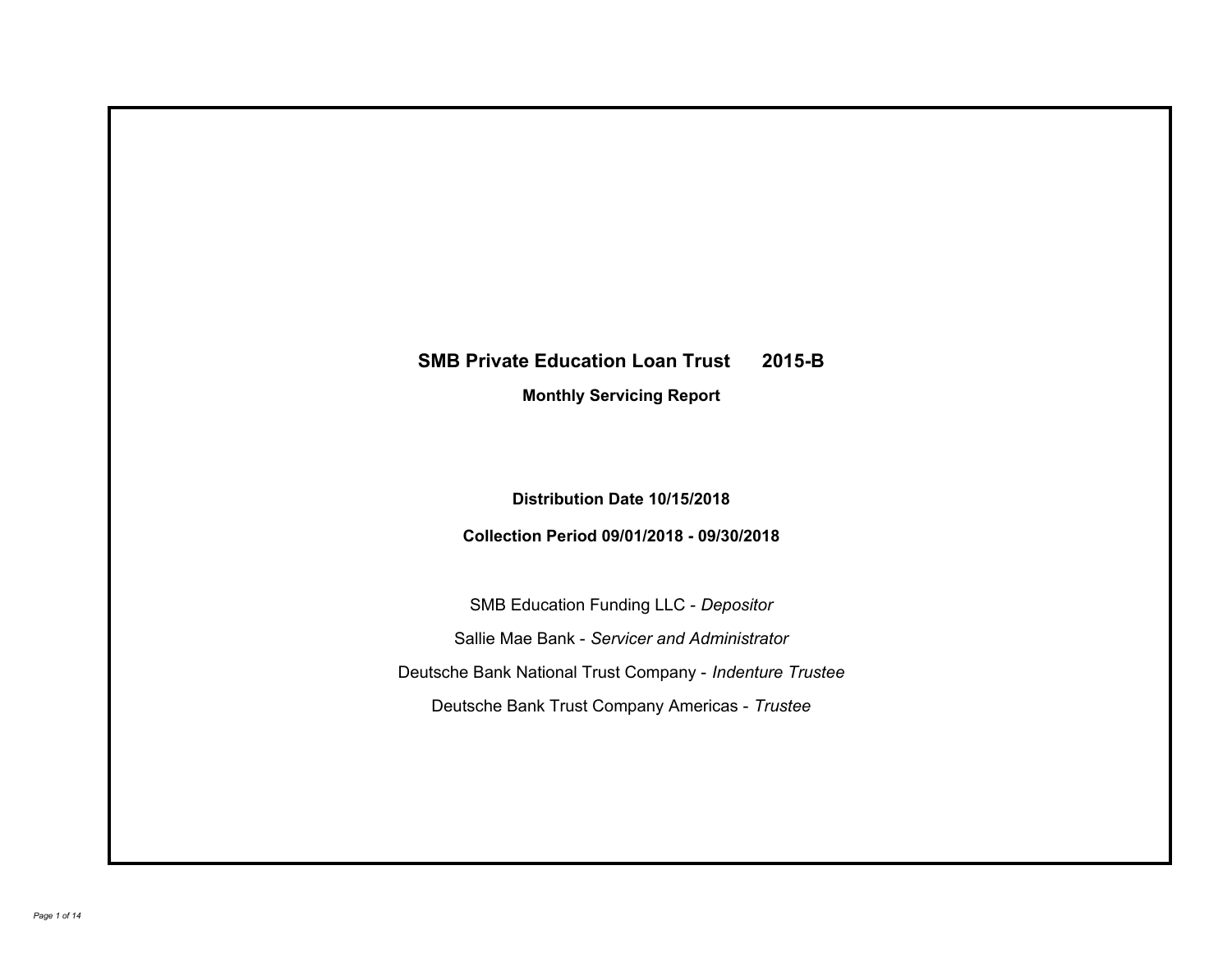|  | <b>Deal Parameters</b> |  |
|--|------------------------|--|
|  |                        |  |
|  |                        |  |

A

| <b>Student Loan Portfolio Characteristics</b>                  | <b>Settlement Date</b><br>07/30/2015 | 08/31/2018                        | 09/30/2018                        |
|----------------------------------------------------------------|--------------------------------------|-----------------------------------|-----------------------------------|
| <b>Principal Balance</b><br>Interest to be Capitalized Balance | \$700,964,388.29<br>42,430,107.89    | \$474,411,912.24<br>25,449,960.79 | \$466,617,304.13<br>25,479,400.87 |
| Pool Balance                                                   | \$743,394,496.18                     | \$499,861,873.03                  | \$492,096,705.00                  |
| Weighted Average Coupon (WAC)                                  |                                      |                                   |                                   |
| WAC1 (Contractual Interest Rate on the Loan)                   | 8.20%                                | 9.33%                             | 9.42%                             |
| WAC2 (Average of Applicable Interest Rate)                     | 8.18%                                | 9.26%                             | 9.35%                             |
| WAC3 (Average of Actual Interest Rate)                         | 8.13%                                | 9.18%                             | 9.27%                             |
| Weighted Average Remaining Term                                | 128.84                               | 120.09                            | 120.20                            |
| Number of Loans                                                | 63,899                               | 44,228                            | 43,621                            |
| Number of Borrowers                                            | 43,918                               | 30,489                            | 30,083                            |
| Pool Factor                                                    |                                      | 0.672404592                       | 0.661959037                       |
| Since Issued Total Constant Prepayment Rate (1)                |                                      | 8.47%                             | 8.49%                             |

| <b>Debt Securities</b> | <b>Cusip/Isin</b> | 09/17/2018       | 10/15/2018       |
|------------------------|-------------------|------------------|------------------|
| A <sub>2</sub> A       | 78448QAB4         | \$139,508,637.36 | \$135,807,791.32 |
| A2B                    | 78448QAC2         | \$65,394,673.76  | \$63,659,902.18  |
| A <sub>3</sub>         | 78448QAD0         | \$75,000,000.00  | \$75,000,000.00  |
|                        | 78448QAE8         | \$70,000,000.00  | \$70,000,000.00  |
| ◡                      | 78448QAF5         | \$50,000,000.00  | \$50,000,000.00  |

| $\sim$<br>◡ | Certificates | Cusip/Isin | 09/17/2018   | 10/15/2018   |
|-------------|--------------|------------|--------------|--------------|
|             | Residual     | 78448Q108  | \$100,000.00 | \$100,000.00 |

| <b>Account Balances</b>          | 09/17/2018     | 10/15/2018     |
|----------------------------------|----------------|----------------|
| Reserve Account Balance          | \$1,896,081.00 | \$1,896,081.00 |
|                                  |                |                |
|                                  |                |                |
| <b>Asset / Liability</b>         | 09/17/2018     | 10/15/2018     |
| Overcollateralization Percentage | 20.00%         | 19.84%         |

(1) Since Issued Total CPR calculations found in monthly servicing reports issued on or prior to September 15, 2015 originally included loans that were removed from the pool by the sponsor because they became ineligible for the pool between the cut-off date and settlement date. On October 5, 2015, Since Issued Total CPR calculations were revised to exclude these loans and all prior monthly servicing reports were restated. For additional information, see 'Since Issued CPR Methodology' found on page 11 of this report.

Actual Overcollateralization Amount \$99,958,561.91

\$97,629,011.50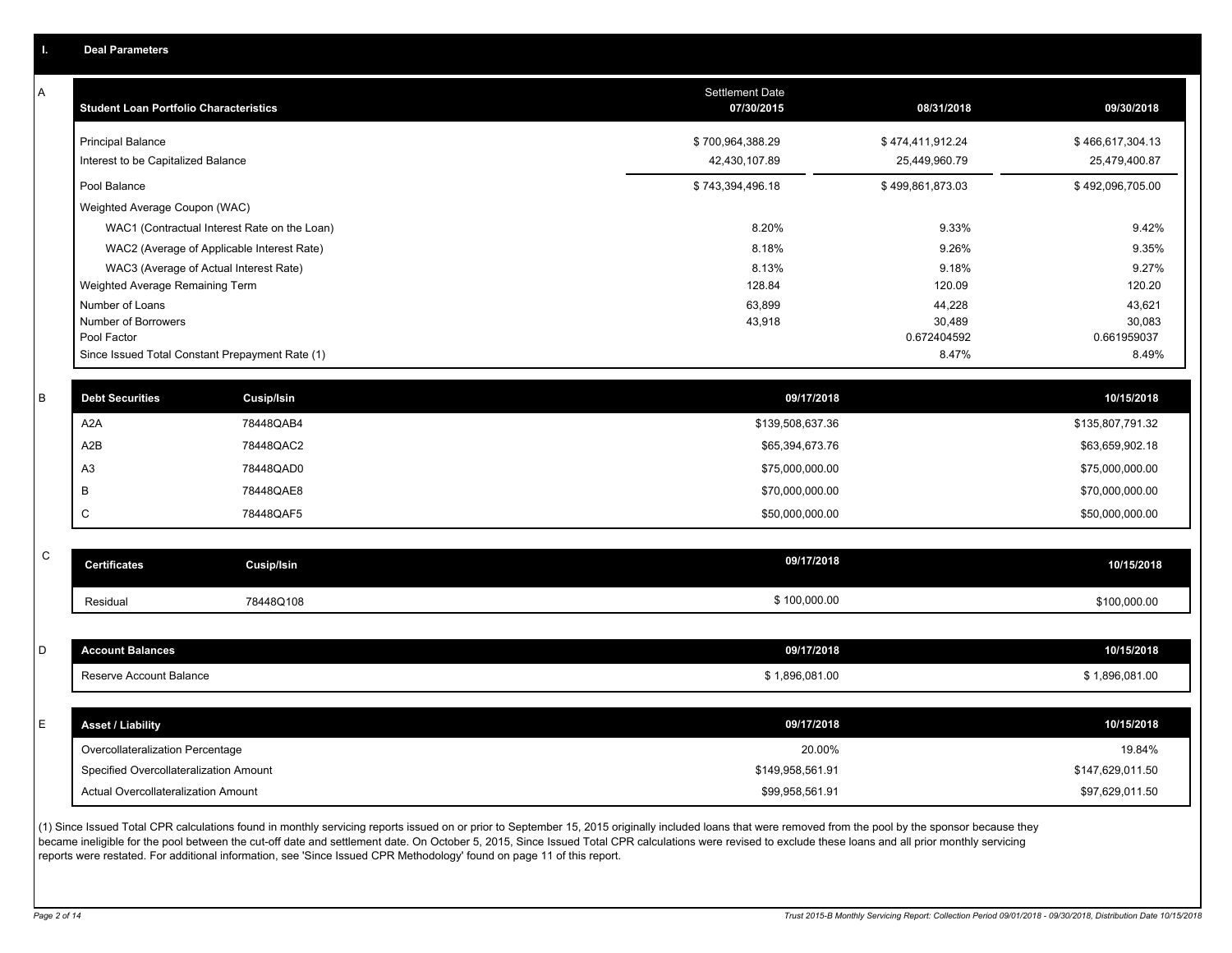| Ш. | 2015-B Trust Activity 09/01/2018 through 09/30/2018              |                 |
|----|------------------------------------------------------------------|-----------------|
| A  | <b>Student Loan Principal Receipts</b>                           |                 |
|    | <b>Borrower Principal</b>                                        | 7,835,693.72    |
|    | <b>Consolidation Activity Principal</b>                          | 0.00            |
|    | Seller Principal Reimbursement                                   | 0.00            |
|    | Servicer Principal Reimbursement                                 | 0.00            |
|    | Delinquent Principal Purchases by Servicer                       | 0.00            |
|    | <b>Other Principal Deposits</b>                                  | 53,276.32       |
|    | <b>Total Principal Receipts</b>                                  | \$7,888,970.04  |
| в  | <b>Student Loan Interest Receipts</b>                            |                 |
|    | Borrower Interest                                                | 2,539,399.67    |
|    | <b>Consolidation Activity Interest</b>                           | 0.00            |
|    | Seller Interest Reimbursement                                    | 0.00            |
|    | Servicer Interest Reimbursement                                  | 0.00            |
|    | Delinquent Interest Purchases by Servicer                        | 0.00            |
|    | <b>Other Interest Deposits</b>                                   | 2,303.35        |
|    | <b>Total Interest Receipts</b>                                   | \$2,541,703.02  |
| C  | <b>Recoveries on Realized Losses</b>                             | \$108,162.35    |
| D  | <b>Investment Income</b>                                         | \$20,303.00     |
| Е  | <b>Funds Borrowed from Next Collection Period</b>                | \$0.00          |
| F  | <b>Funds Repaid from Prior Collection Period</b>                 | \$0.00          |
| G  | <b>Loan Sale or Purchase Proceeds</b>                            | \$0.00          |
| н  | <b>Initial Deposits to Distribution Account</b>                  | \$0.00          |
|    | <b>Excess Transferred from Other Accounts</b>                    | \$0.00          |
| J  | <b>Borrower Benefit Reimbursements</b>                           | \$0.00          |
| κ  | <b>Other Deposits</b>                                            | \$0.00          |
| Г  | <b>Other Fees Collected</b>                                      | \$0.00          |
| М  | <b>AVAILABLE FUNDS</b>                                           | \$10,559,138.41 |
| N  | Non-Cash Principal Activity During Collection Period             | \$94,361.93     |
| O  | Aggregate Purchased Amounts by the Depositor, Servicer or Seller | \$55,579.67     |
| P  | Aggregate Loan Substitutions                                     | \$0.00          |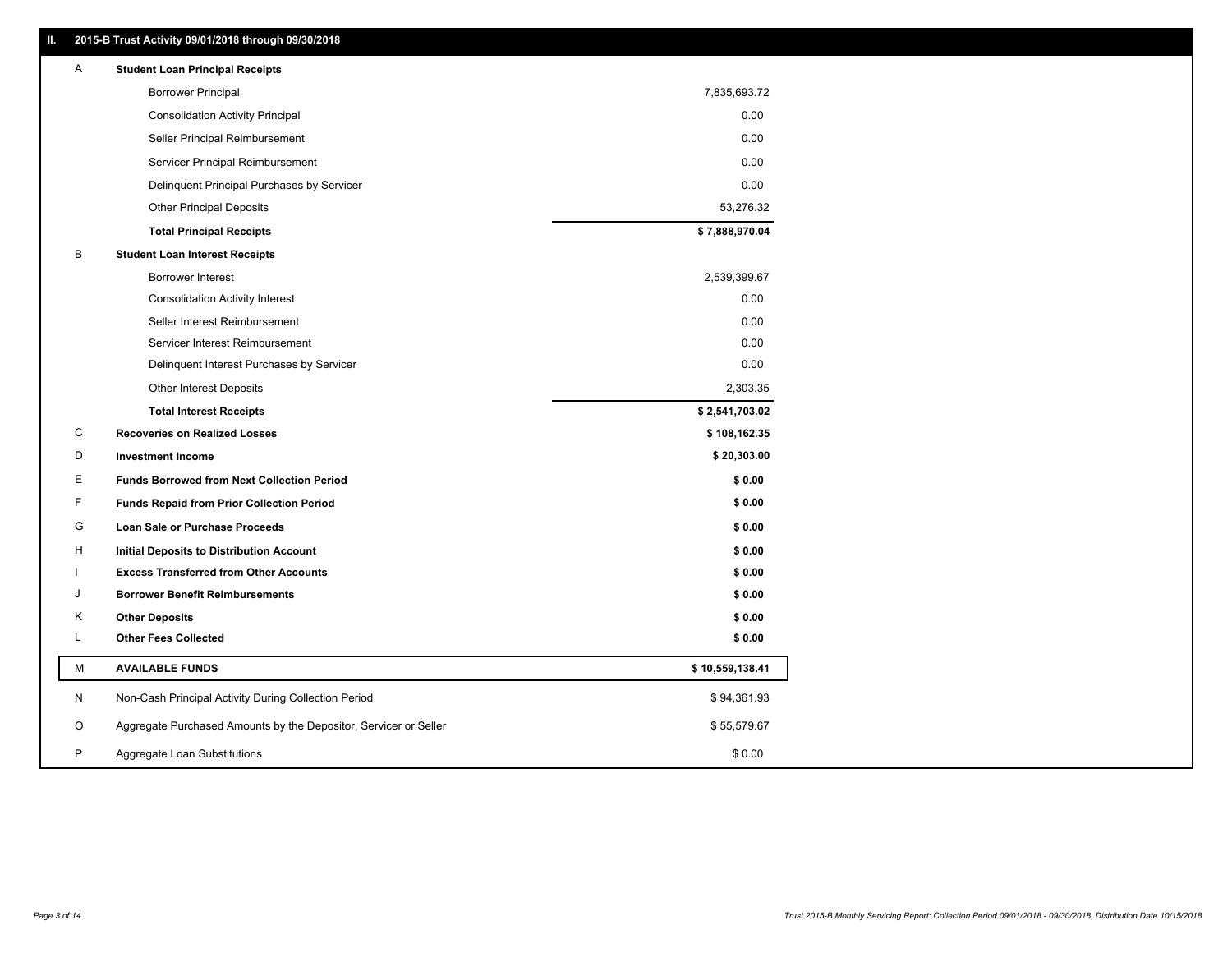### **09/30/2018 08/31/2018 Wtd Avg Coupon # Loans Principal and Interest Accrued to Capitalize % of Principal % of Loans in Repay (1) Wtd Avg Coupon # Loans Principal and Interest Accrued to Capitalize % of Principal % of Loans in Repay (1)**  INTERIM: IN SCHOOL 10.52% 1,851 \$27,985,638.30 5.687% - % 10.41% 1,953 \$29,500,924.76 5.902% - % GRACE 10.42% 1,498 \$24,342,246.70 4.947% - % 10.35% 1,453 \$23,559,462.31 4.713% - % DEFERMENT 10.44% 2,587 \$33,576,543.58 6.823% - % 10.35% 2,471 \$32,465,566.24 6.495% - % REPAYMENT: CURRENT 8.98% 35,232 \$371,715,110.02 75.537% 91.512% 8.90% 35,971 \$381,564,665.50 76.334% 92.091% 31-60 DAYS DELINQUENT 9.35% 648 \$9,287,971.56 1.887% 2.287% 9.24% 604 \$8,210,301.14 1.643% 1.982% 61-90 DAYS DELINQUENT 8.79% 248 \$3,289,684.67 0.669% 0.810% 8.66% 283 \$3,737,700.93 0.748% 0.902% > 90 DAYS DELINQUENT 9.72% 159 \$2,318,790.19 0.471% 0.571% 9.84% 145 \$1,897,163.45 0.380% 0.458% FORBEARANCE 9.39% 1,398 \$19,580,719.98 3.979% 4.821% 9.44% 1,348 \$18,926,088.70 3.786% 4.568% **TOTAL 43,621 \$492,096,705.00 100.00% 100.00% 44,228 \$499,861,873.03 100.00% 100.00% Loans by Repayment Status** Percentages may not total 100% due to rounding \*

Loans classified in "Repayment" include any loan for which interim interest only, \$25 fixed payments or full principal and interest payments are due. 1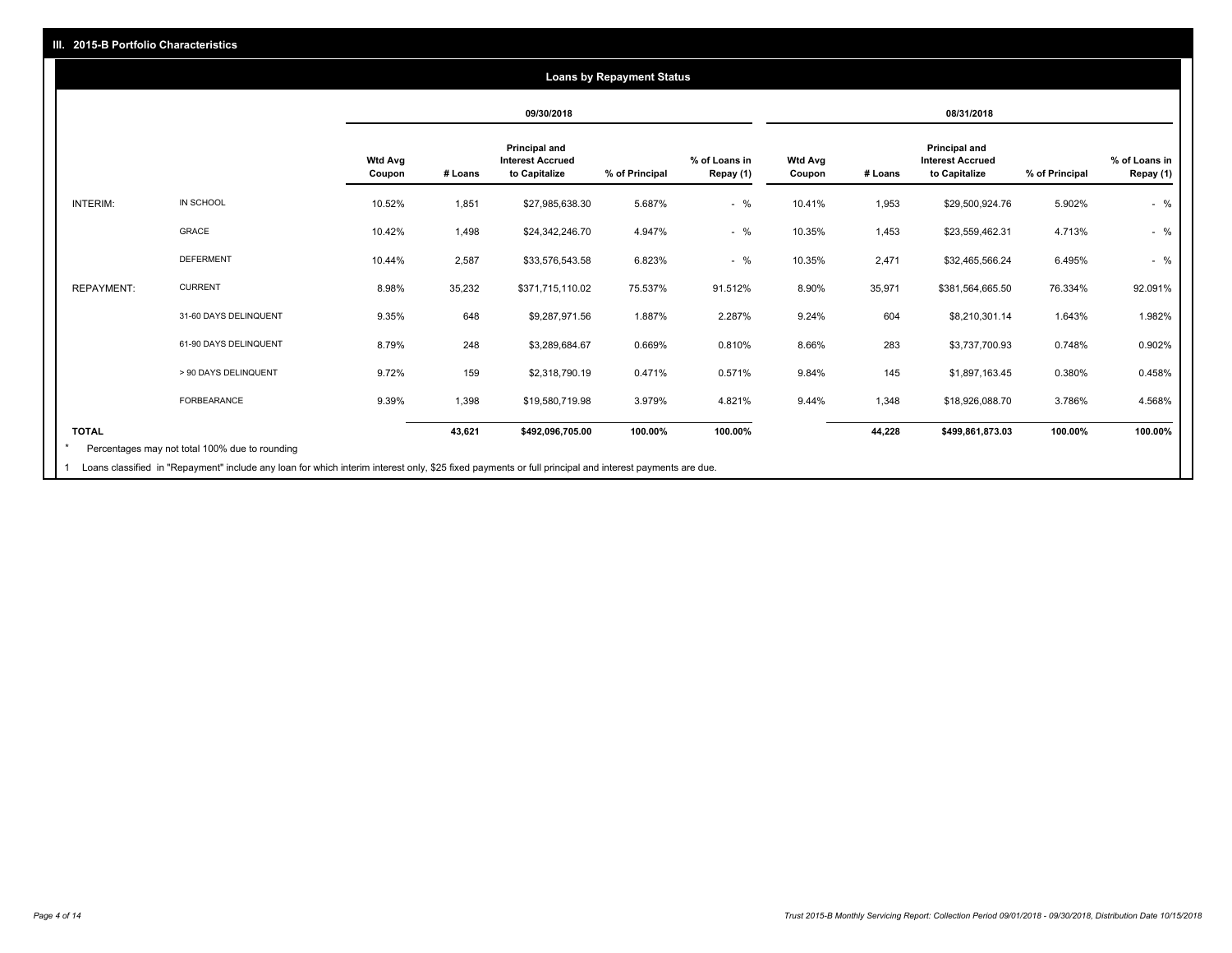|                 |                       |                          |         | 09/30/2018                                                       |                |                                |                          |         | 08/31/2018                                                       |                |                                |
|-----------------|-----------------------|--------------------------|---------|------------------------------------------------------------------|----------------|--------------------------------|--------------------------|---------|------------------------------------------------------------------|----------------|--------------------------------|
|                 |                       | <b>Wtd Avg</b><br>Coupon | # Loans | <b>Principal and</b><br><b>Interest Accrued</b><br>to Capitalize | % of Principal | % of Loans in<br>P&I Repay (2) | <b>Wtd Avg</b><br>Coupon | # Loans | <b>Principal and</b><br><b>Interest Accrued</b><br>to Capitalize | % of Principal | % of Loans in<br>P&I Repay (2) |
| <b>INTERIM:</b> | IN SCHOOL             | 10.10%                   | 3,594   | \$52,344,213.51                                                  | 10.637%        | $-$ %                          | 9.98%                    | 3,821   | \$55,288,238.21                                                  | 11.061%        | $-$ %                          |
|                 | GRACE                 | 10.02%                   | 2,990   | \$46,595,065.37                                                  | 9.469%         | $-$ %                          | 9.94%                    | 2,859   | \$44,660,407.51                                                  | 8.935%         | $-$ %                          |
|                 | <b>DEFERMENT</b>      | 10.03%                   | 4,753   | \$59,745,472.41                                                  | 12.141%        | $-$ %                          | 9.93%                    | 4,546   | \$57,371,502.44                                                  | 11.477%        | $-$ %                          |
| P&I REPAYMENT:  | <b>CURRENT</b>        | 8.85%                    | 29,874  | \$299,453,659.23                                                 | 60.853%        | 89.815%                        | 8.78%                    | 30,662  | \$310,292,299.03                                                 | 62.076%        | 90.585%                        |
|                 | 31-60 DAYS DELINQUENT | 9.34%                    | 619     | \$8,904,727.80                                                   | 1.810%         | 2.671%                         | 9.22%                    | 573     | \$7,851,277.87                                                   | 1.571%         | 2.292%                         |
|                 | 61-90 DAYS DELINQUENT | 8.73%                    | 234     | \$3,154,056.51                                                   | 0.641%         | 0.946%                         | 8.59%                    | 276     | \$3,587,096.42                                                   | 0.718%         | 1.047%                         |
|                 | > 90 DAYS DELINQUENT  | 9.72%                    | 159     | \$2,318,790.19                                                   | 0.471%         | 0.695%                         | 9.82%                    | 143     | \$1,884,962.85                                                   | 0.377%         | 0.550%                         |
|                 | FORBEARANCE           | 9.39%                    | 1,398   | \$19,580,719.98                                                  | 3.979%         | 5.873%                         | 9.44%                    | 1,348   | \$18,926,088.70                                                  | 3.786%         | 5.525%                         |
| <b>TOTAL</b>    |                       |                          | 43,621  | \$492,096,705.00                                                 | 100.00%        | 100.00%                        |                          | 44,228  | \$499,861,873.03                                                 | 100.00%        | 100.00%                        |

WAC reflects WAC3 To conform with company standard reporting these sections now include Princial and Interest Accrued to Capitalize.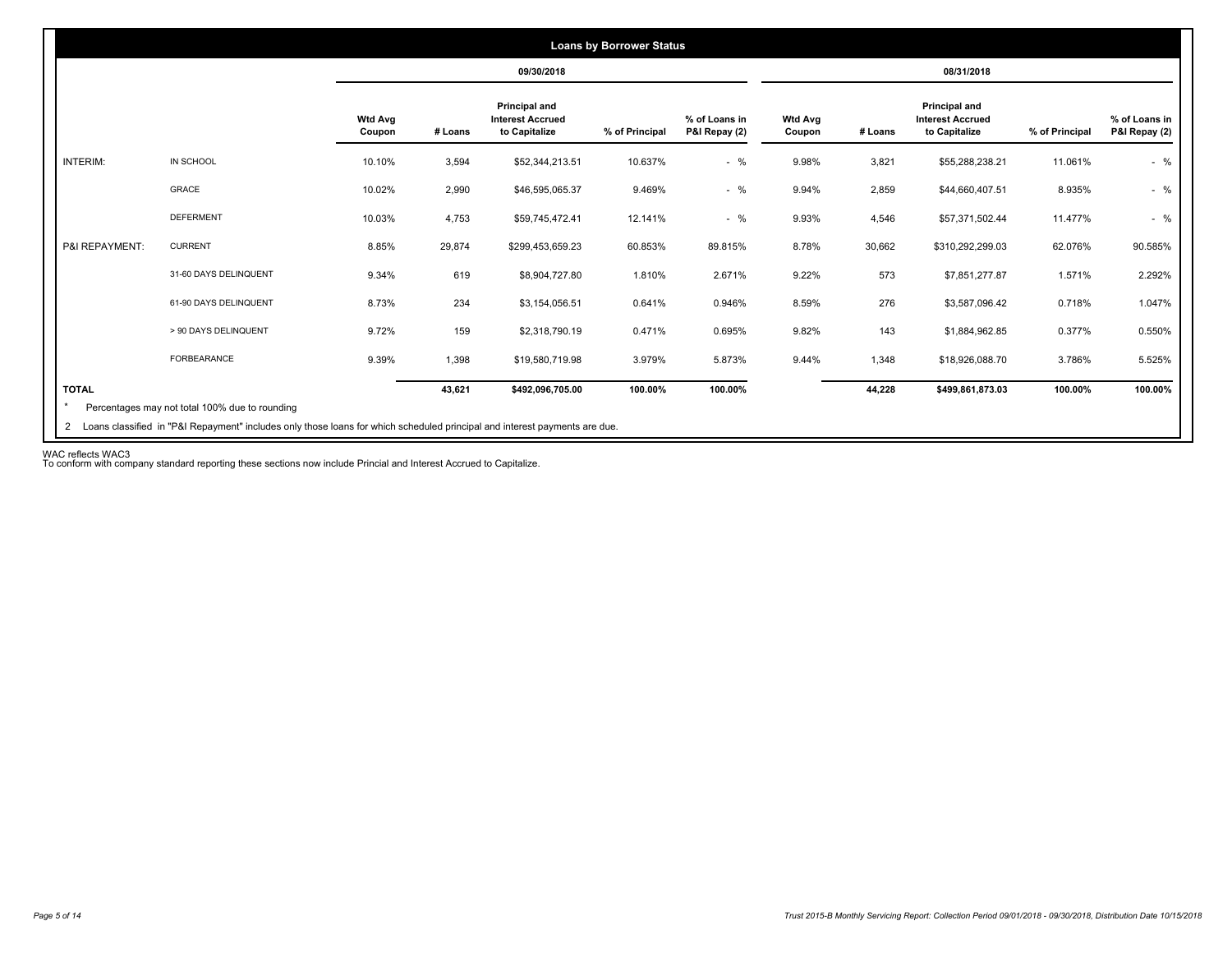|                                                                                                  | 9/30/2018        | 8/31/2018        |  |
|--------------------------------------------------------------------------------------------------|------------------|------------------|--|
| Pool Balance                                                                                     | \$492,096,705.00 | \$499,861,873.03 |  |
| Total # Loans                                                                                    | 43,621           | 44,228           |  |
| Total # Borrowers                                                                                | 30,083           | 30,489           |  |
| Weighted Average Coupon                                                                          | 9.35%            | 9.26%            |  |
| Weighted Average Remaining Term                                                                  | 120.20           | 120.09           |  |
| Percent of Pool - Cosigned                                                                       | 92.9%            | 92.9%            |  |
| Percent of Pool - Non Cosigned                                                                   | 7.1%             | 7.1%             |  |
| Borrower Interest Accrued for Period                                                             | \$3,529,502.16   | \$3,709,091.73   |  |
| Outstanding Borrower Interest Accrued                                                            | \$28,462,157.44  | \$28,409,564.16  |  |
| Gross Principal Realized Loss - Periodic *                                                       | \$777,229.54     | \$603,010.51     |  |
| Gross Principal Realized Loss - Cumulative *                                                     | \$22,214,515.03  | \$21,437,285.49  |  |
| Recoveries on Realized Losses - Periodic                                                         | \$108,162.35     | \$92,882.23      |  |
| Recoveries on Realized Losses - Cumulative                                                       | \$2,915,121.74   | \$2,806,959.39   |  |
| Net Losses - Periodic                                                                            | \$669,067.19     | \$510,128.28     |  |
| Net Losses - Cumulative                                                                          | \$19,299,393.29  | \$18,630,326.10  |  |
| Non-Cash Principal Activity - Capitalized Interest                                               | \$874,836.38     | \$755,327.60     |  |
| Since Issued Total Constant Prepayment Rate (CPR) (1)                                            | 8.49%            | 8.47%            |  |
| <b>Loan Substitutions</b>                                                                        | \$0.00           | \$0.00           |  |
| <b>Cumulative Loan Substitutions</b>                                                             | \$0.00           | \$0.00           |  |
| <b>Unpaid Servicing Fees</b>                                                                     | \$0.00           | \$0.00           |  |
| <b>Unpaid Administration Fees</b>                                                                | \$0.00           | \$0.00           |  |
| <b>Unpaid Carryover Servicing Fees</b>                                                           | \$0.00           | \$0.00           |  |
| Note Interest Shortfall                                                                          | \$0.00           | \$0.00           |  |
| Loans in Modification                                                                            | \$33,037,352.55  | \$33,122,884.08  |  |
| % of Loans in Modification as a % of Loans in Repayment (P&I)                                    | 10.53%           | 10.24%           |  |
|                                                                                                  |                  |                  |  |
| % Annualized Gross Principal Realized Loss - Periodic as a %<br>of Loans in Repayment (P&I) * 12 | 2.97%            | 2.24%            |  |
| % Gross Principal Realized Loss - Cumulative as a % of<br><b>Original Pool Balance</b>           | 2.99%            | 2.88%            |  |

\* In accordance with the Servicer's current policies and procedures, after September 1, 2017 loans subject to bankruptcy claims generally will not be reported as a charged-off unless and until they are delinguent for 120 d

(1) Since Issued Total CPR calculations found in monthly servicing reports issued on or prior to September 15, 2015 originally included loans that were removed from the pool by the sponsor because they became ineligible fo between the cut-off date and settlement date. On October 5, 2015, Since Issued Total CPR calculations were revised to exclude these loans and all prior monthly servicing reports were restated. For additional information, s Issued CPR Methodology' found on page 11 of this report.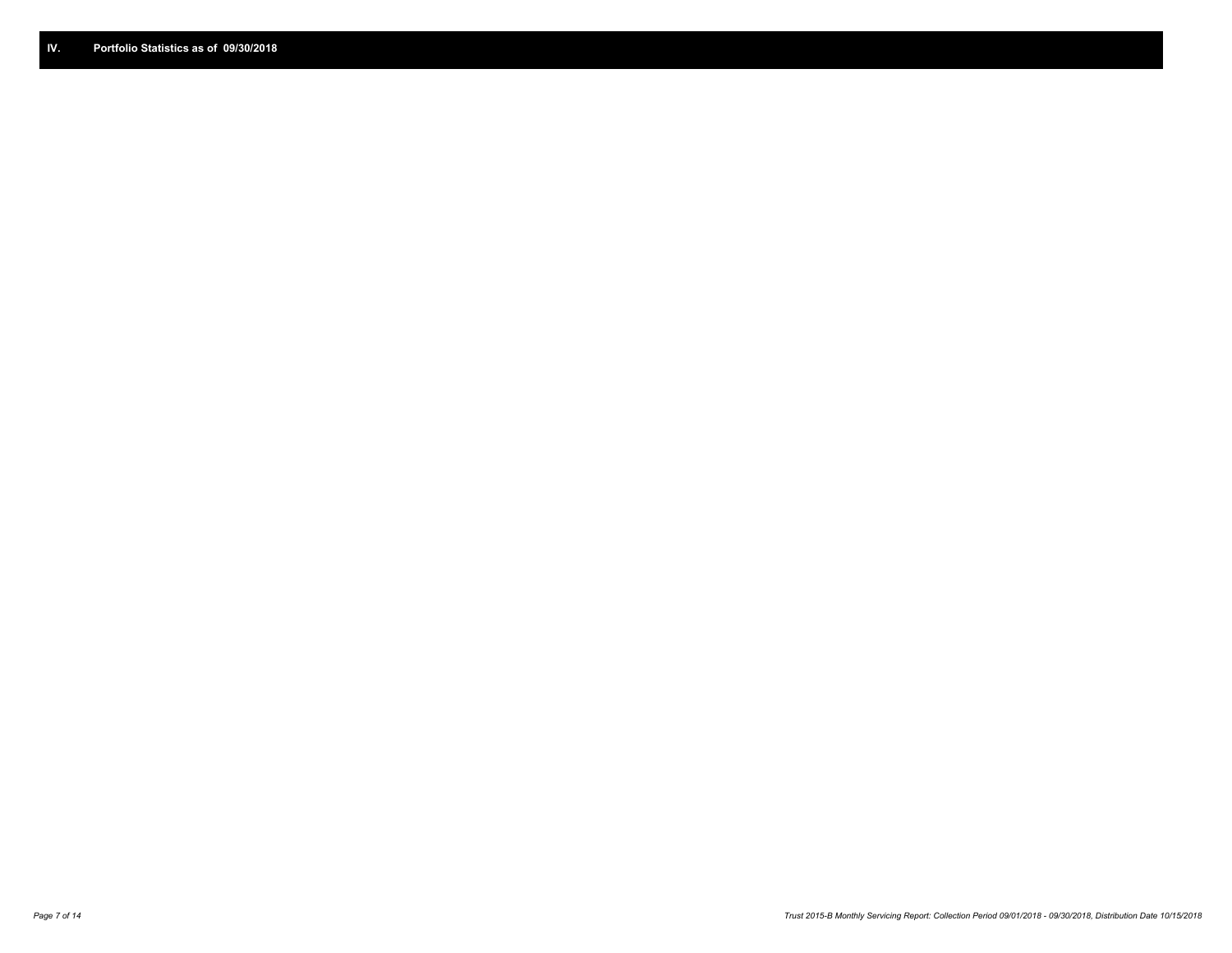| Loan Program                       |                                   |         |                  |          |
|------------------------------------|-----------------------------------|---------|------------------|----------|
|                                    | Weighted<br><b>Average Coupon</b> | # LOANS | <b>\$ AMOUNT</b> | $%$ *    |
| - Smart Option Interest-Only Loans | 8.31%                             | 9,251   | \$78,226,620.18  | 15.897%  |
| - Smart Option Fixed Pay Loans     | 9.26%                             | 11,795  | \$154,571,884.19 | 31.411%  |
| - Smart Option Deferred Loans      | 9.56%                             | 22,575  | \$259,298,200.63 | 52.693%  |
| - Other Loan Programs              | $0.00\%$                          | 0       | \$0.00           | 0.000%   |
| <b>Total</b>                       | 9.27%                             | 43,621  | \$492,096,705.00 | 100.000% |

\* Percentages may not total 100% due to rounding

B

C

A

| <b>Index Type</b>     |                                   |         |                  |          |
|-----------------------|-----------------------------------|---------|------------------|----------|
|                       | Weighted<br><b>Average Coupon</b> | # LOANS | \$ AMOUNT        | $%$ *    |
| - Fixed Rate Loans    | 7.74%                             | 9,160   | \$119,633,698.42 | 24.311%  |
| - LIBOR Indexed Loans | 9.76%                             | 34,461  | \$372,463,006.58 | 75.689%  |
| - Other Index Rates   | $0.00\%$                          | 0       | \$0.00           | 0.000%   |
| <b>Total</b>          | 9.27%                             | 43,621  | \$492,096,705.00 | 100.000% |

\* Percentages may not total 100% due to rounding

# **Weighted Average Recent FICO**

| \$41,947,943.14<br>\$30,143,709.10<br>\$53,292,687.58<br>\$105,423,047.86 | 8.524%<br>6.126%<br>10.830% |
|---------------------------------------------------------------------------|-----------------------------|
|                                                                           |                             |
|                                                                           |                             |
|                                                                           |                             |
|                                                                           | 21.423%                     |
| \$261,168,299.15                                                          | 53.073%                     |
| \$121,018.17                                                              | 0.025%                      |
| \$492,096,705.00                                                          | 100.000%                    |
|                                                                           |                             |

WAC reflects WAC3 To conform with company standard reporting these sections now include Princial and Interest Accrued to Capitalize.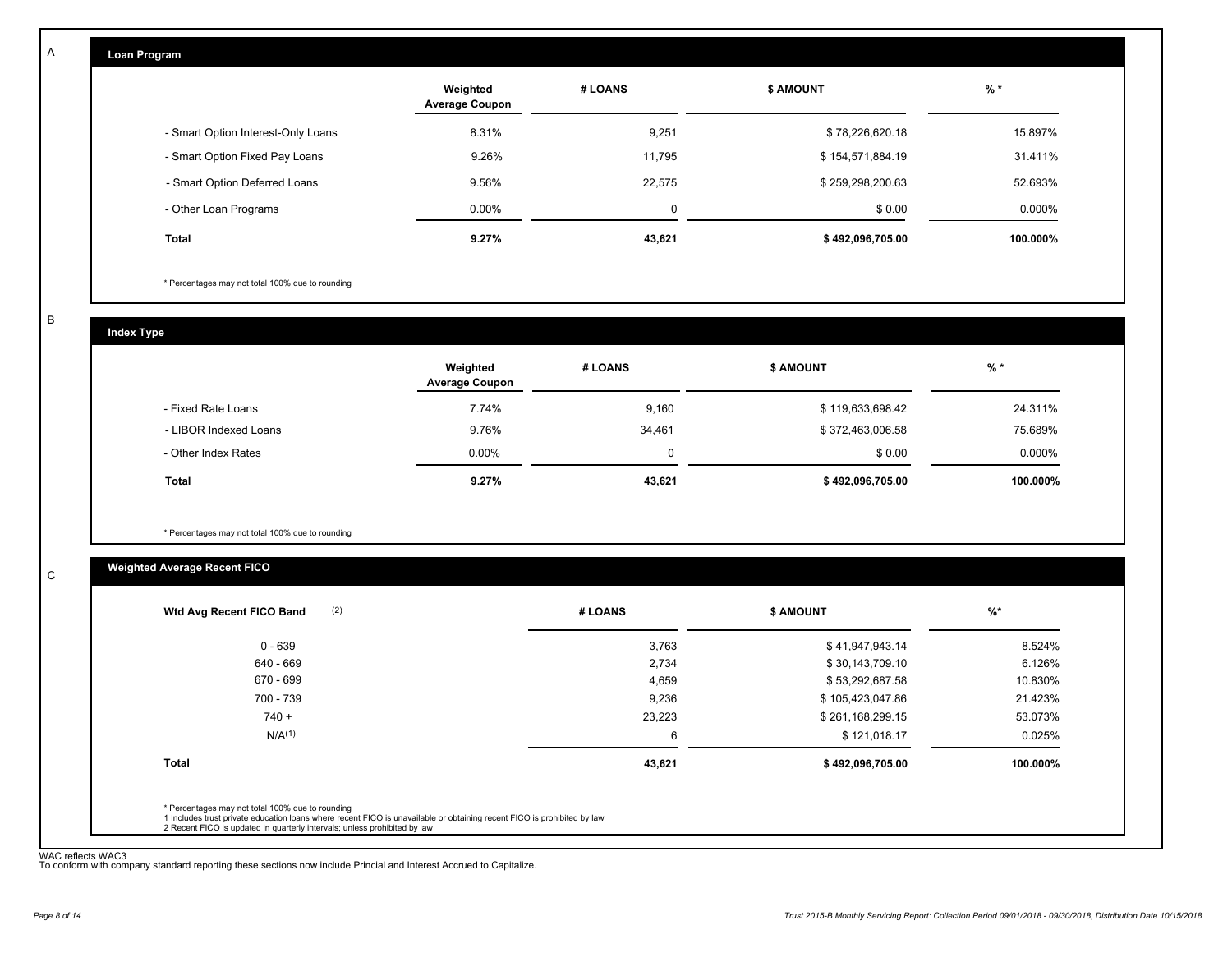\$ 1,896,081.00 \$ 1,896,081.00

| А. | <b>Reserve Account</b>            |
|----|-----------------------------------|
|    | Specified Reserve Account Balance |
|    | Actual Reserve Account Balance    |
|    |                                   |

| В. | <b>Principal Distribution Amount</b> |
|----|--------------------------------------|
|----|--------------------------------------|

| L.    | Class A Notes Outstanding                                                                   | \$279,903,311.12 |  |
|-------|---------------------------------------------------------------------------------------------|------------------|--|
| ii.   | Pool Balance                                                                                | \$492,096,705.00 |  |
| iii.  | First Priority Principal Distribution Amount (i - ii)                                       | \$0.00           |  |
|       |                                                                                             |                  |  |
| iv.   | Class A and B Notes Outstanding                                                             | \$349,903,311.12 |  |
| v.    | First Priority Principal Distribution Amount                                                | \$0.00           |  |
| vi.   | Pool Balance                                                                                | \$492,096,705.00 |  |
| vii.  | Specified Overcollateralization Amount                                                      | \$147,629,011.50 |  |
| viii. | Available Funds (after payment of waterfall items A through H)                              | \$9,096,709.25   |  |
| ix.   | <b>Class C Notes Outstanding</b>                                                            | \$50,000,000.00  |  |
| x.    | Regular Principal Distribution Amount (if (iv > 0, (iv - v) - (vi - vii), min(viii, ix))    | \$5,435,617.62   |  |
|       |                                                                                             |                  |  |
| xi.   | Pool Balance                                                                                | \$492,096,705.00 |  |
| xii.  | 10% of Initial Pool Balance                                                                 | \$74,339,449.62  |  |
| xiii. | First Priority Principal Distribution Amount                                                | \$0.00           |  |
| xiv.  | Regular Principal Distribution Amount                                                       | \$5,435,617.62   |  |
| XV.   | Available Funds (after payment of waterfall items A through J)                              | \$3,661,091.63   |  |
|       | xvi. Additional Principal Distribution Amount (if(ix $\leq$ = x, min(xv, xi - xiii - xiv))) | \$0.00           |  |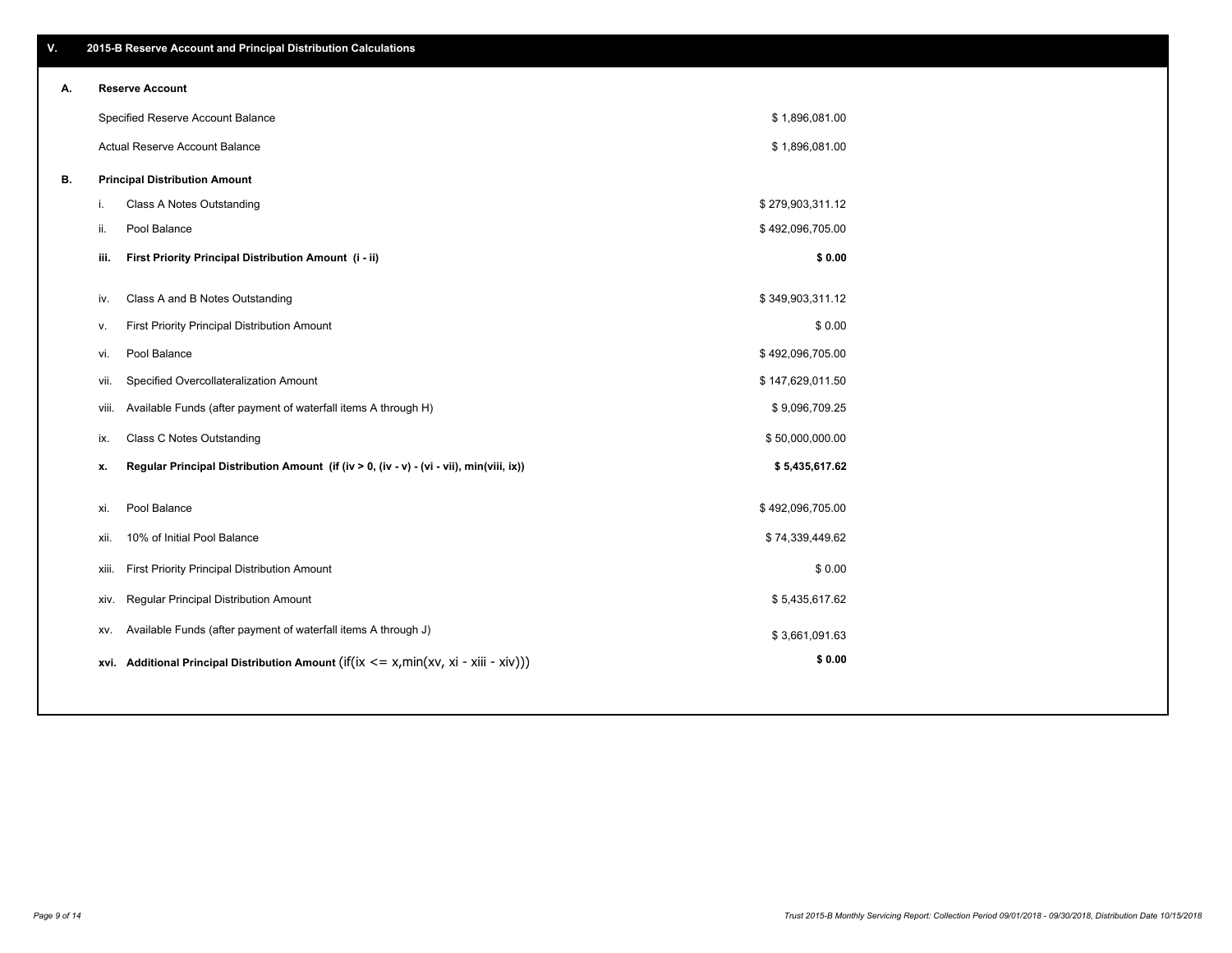|    |                                                         | Paid           | <b>Funds Balance</b> |
|----|---------------------------------------------------------|----------------|----------------------|
|    | <b>Total Available Funds</b>                            |                | \$10,559,138.41      |
| A  | <b>Trustee Fees</b>                                     | \$0.00         | \$10,559,138.41      |
| В  | <b>Servicing Fees</b>                                   | \$317,171.97   | \$10,241,966.44      |
| C  | i. Administration Fees                                  | \$8,333.00     | \$10,233,633.44      |
|    | ii. Unreimbursed Administrator Advances plus any Unpaid | \$0.00         | \$10,233,633.44      |
| D  | Class A Noteholders Interest Distribution Amount        | \$745,257.52   | \$9,488,375.92       |
| Е  | <b>First Priority Principal Payment</b>                 | \$0.00         | \$9,488,375.92       |
| F. | Class B Noteholders Interest Distribution Amount        | \$204,166.67   | \$9,284,209.25       |
| G  | Class C Noteholders Interest Distribution Amount        | \$187,500.00   | \$9,096,709.25       |
| Н  | <b>Reinstatement Reserve Account</b>                    | \$0.00         | \$9,096,709.25       |
|    | <b>Regular Principal Distribution</b>                   | \$5,435,617.62 | \$3,661,091.63       |
| J  | <b>Carryover Servicing Fees</b>                         | \$0.00         | \$3,661,091.63       |
| Κ  | Additional Principal Distribution Amount                | \$0.00         | \$3,661,091.63       |
| L  | Unpaid Expenses of Trustee                              | \$0.00         | \$3,661,091.63       |
| M  | Unpaid Expenses of Administrator                        | \$0.00         | \$3,661,091.63       |
| N  | Remaining Funds to the Residual Certificateholders      | \$3,661,091.63 | \$0.00               |

### **Waterfall Conditions**

| А. |      | <b>Class C Noteholders' Interest Distribution Condition</b>                        |                  |  |
|----|------|------------------------------------------------------------------------------------|------------------|--|
|    |      | Pool Balance                                                                       | \$492,096,705.00 |  |
|    | Ш.   | Class A and B Notes Outstanding                                                    | \$349,903,311.12 |  |
|    | iii. | Class C Noteholders' Interest Distribution Ratio (i / ii)                          | 140.64%          |  |
|    | IV.  | Minimum Ratio                                                                      | 110.00%          |  |
|    | v.   | Is the Class C Noteholders' Interest Distribution Condition Satisfied (iii $>$ iv) | v                |  |

\* If the Class C Noteholders' Interest Distribution Condition is satisfied then the amount of interest accrued at the Class C Rate for the Accrual Period is Released on the distribution Date.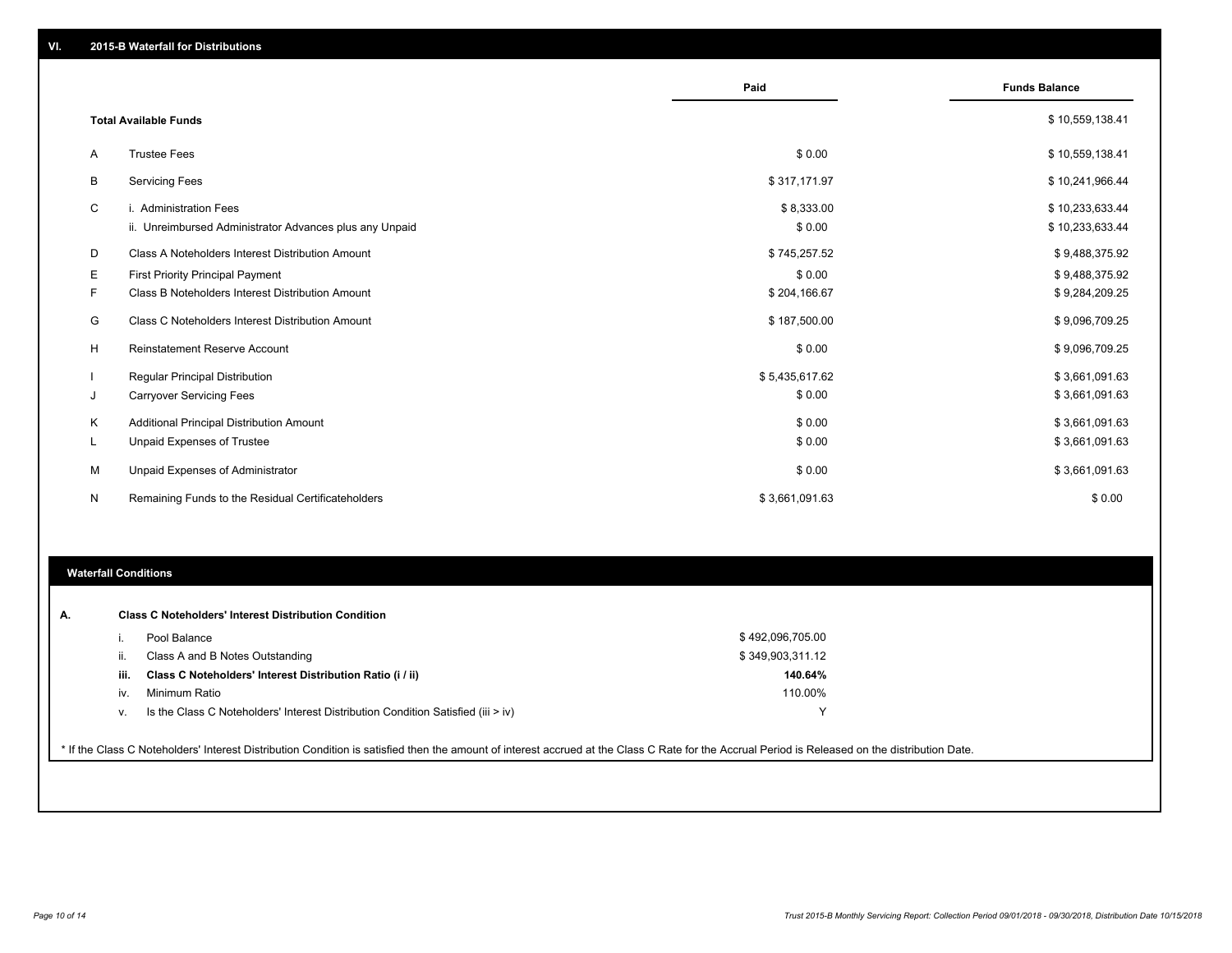# **VII. 2015-B Distributions**

#### **Distribution Amounts**

|                                                            | A <sub>2</sub> A        | A <sub>2</sub> B        | A <sub>3</sub>          |
|------------------------------------------------------------|-------------------------|-------------------------|-------------------------|
| Cusip/Isin                                                 | 78448QAB4               | 78448QAC2               | 78448QAD0               |
| <b>Beginning Balance</b>                                   | \$139,508,637.36        | \$65,394,673.76         | \$75,000,000.00         |
| Index                                                      | <b>FIXED</b>            | <b>LIBOR</b>            | <b>LIBOR</b>            |
| Spread/Fixed Rate                                          | 2.98%                   | 1.20%                   | 1.75%                   |
| Record Date (Days Prior to Distribution)                   | 1 NEW YORK BUSINESS DAY | 1 NEW YORK BUSINESS DAY | 1 NEW YORK BUSINESS DAY |
| <b>Accrual Period Begin</b>                                | 9/15/2018               | 9/17/2018               | 9/17/2018               |
| <b>Accrual Period End</b>                                  | 10/15/2018              | 10/15/2018              | 10/15/2018              |
| Daycount Fraction                                          | 0.08333333              | 0.07777778              | 0.07777778              |
| Interest Rate*                                             | 2.98000%                | 3.35844%                | 3.90844%                |
| <b>Accrued Interest Factor</b>                             | 0.002483333             | 0.002612120             | 0.003039898             |
| <b>Current Interest Due</b>                                | \$346,446.45            | \$170,818.74            | \$227,992.33            |
| Interest Shortfall from Prior Period Plus Accrued Interest | $S -$                   | $\mathsf{\$}$ -         | $\mathsf{\$}$ -         |
| <b>Total Interest Due</b>                                  | \$346,446.45            | \$170,818.74            | \$227,992.33            |
| <b>Interest Paid</b>                                       | \$346,446.45            | \$170,818.74            | \$227,992.33            |
| <b>Interest Shortfall</b>                                  | $\mathsf{\$}$ -         | \$ -                    | $\mathsf{\$}$ -         |
| <b>Principal Paid</b>                                      | \$3,700,846.04          | \$1,734,771.58          | $\mathsf{\$}$ -         |
| <b>Ending Principal Balance</b>                            | \$135,807,791.32        | \$63,659,902.18         | \$75,000,000.00         |
| Paydown Factor                                             | 0.019275240             | 0.019275240             | 0.000000000             |
| <b>Ending Balance Factor</b>                               | 0.707332246             | 0.707332246             | 1.000000000             |

\* Pay rates for Current Distribution. For the interest rates applicable to the next distribution date, please see https://www.salliemae.com/about/investors/data/SMBabrate.txt.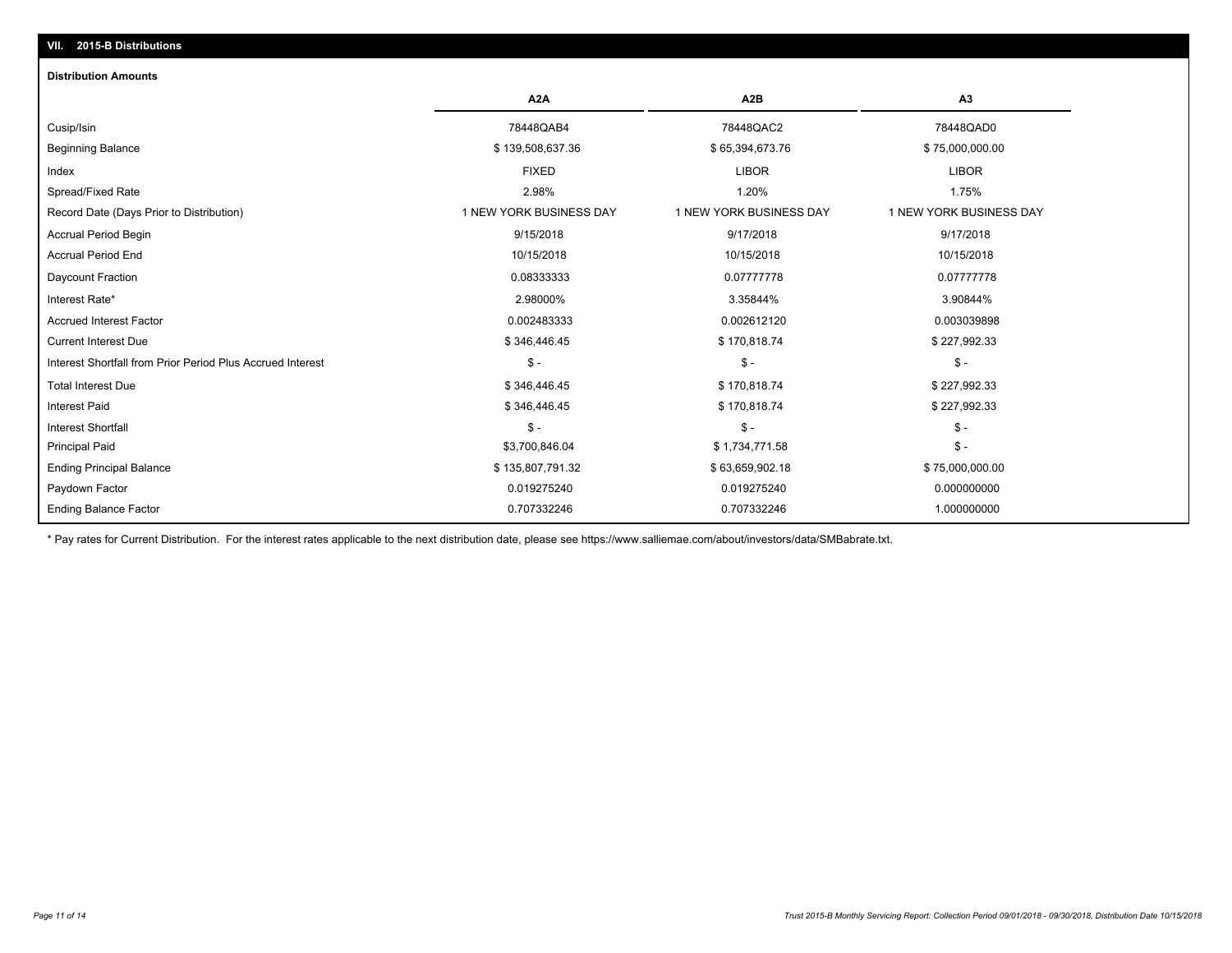| VII. 2015-B Distributions                                  |                         |                         |
|------------------------------------------------------------|-------------------------|-------------------------|
| <b>Distribution Amounts</b>                                |                         |                         |
|                                                            | в                       | C                       |
| Cusip/Isin                                                 | 78448QAE8               | 78448QAF5               |
| Beginning Balance                                          | \$70,000,000.00         | \$50,000,000.00         |
| Index                                                      | <b>FIXED</b>            | <b>FIXED</b>            |
| Spread/Fixed Rate                                          | 3.50%                   | 4.50%                   |
| Record Date (Days Prior to Distribution)                   | 1 NEW YORK BUSINESS DAY | 1 NEW YORK BUSINESS DAY |
| Accrual Period Begin                                       | 9/15/2018               | 9/15/2018               |
| <b>Accrual Period End</b>                                  | 10/15/2018              | 10/15/2018              |
| Daycount Fraction                                          | 0.08333333              | 0.08333333              |
| Interest Rate*                                             | 3.50000%                | 4.50000%                |
| <b>Accrued Interest Factor</b>                             | 0.002916667             | 0.003750000             |
| <b>Current Interest Due</b>                                | \$204,166.67            | \$187,500.00            |
| Interest Shortfall from Prior Period Plus Accrued Interest | $\mathsf{\$}$ -         | $\mathsf{\$}$ -         |
| <b>Total Interest Due</b>                                  | \$204,166.67            | \$187,500.00            |
| <b>Interest Paid</b>                                       | \$204,166.67            | \$187,500.00            |
| <b>Interest Shortfall</b>                                  | $\mathsf{\$}$ -         | $\mathcal{S}$ -         |
| <b>Principal Paid</b>                                      | $\mathsf{\$}$ -         | $\mathbb{S}$ -          |
| <b>Ending Principal Balance</b>                            | \$70,000,000.00         | \$50,000,000.00         |
| Paydown Factor                                             | 0.000000000             | 0.000000000             |
| <b>Ending Balance Factor</b>                               | 1.000000000             | 1.000000000             |

\* Pay rates for Current Distribution. For the interest rates applicable to the next distribution date, please see https://www.salliemae.com/about/investors/data/SMBabrate.txt.